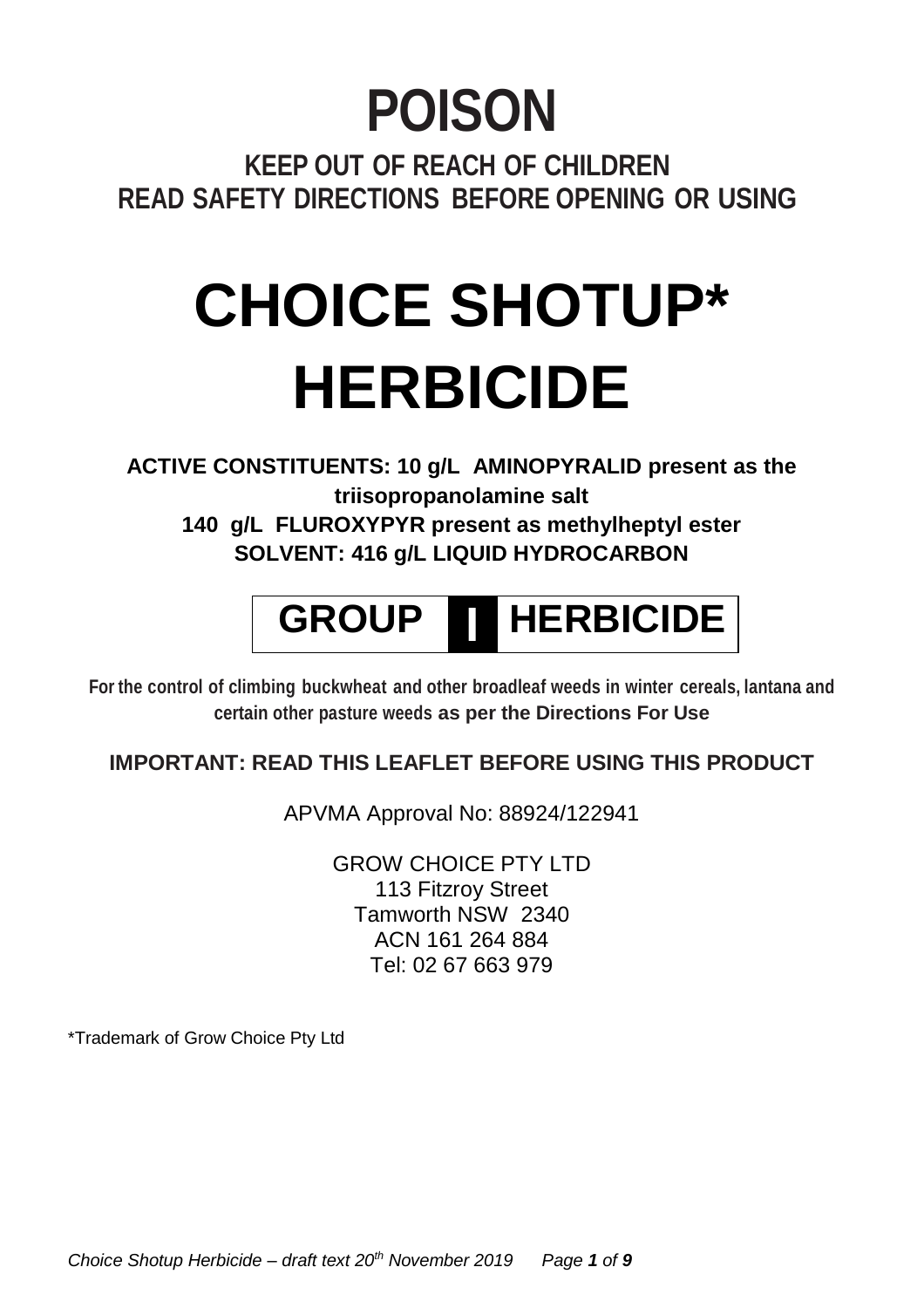# **DIRECTIONS FOR USE**

# **RESTRAINTS**

**DO NOT** apply to crops or weeds which are not actively growing or to plants which may be stressed (not actively growing) due to prolonged periods of extreme cold, moisture stress (water-logged or drought affected) or previous herbicide treatment, as crop damage or reduced levels of control may result.

**DO NOT** spray if rain is likely to occur within one hour.

**AVOID** double overlaps to reduce risk of injury to rotational crops the following season.

**DO NOT** apply by aerial application.

| Table 1: Northern New South Wales and Queensland |  |  |  |  |  |
|--------------------------------------------------|--|--|--|--|--|
|--------------------------------------------------|--|--|--|--|--|

| <b>CROP</b>         | <b>CROP GROWTH</b><br><b>STAGE</b>                 | <b>WEEDS</b><br><b>CONTROLLED</b>                                                                                                                                                            | <b>WEED GROWTH</b><br><b>STAGE</b> | RATE /ha                                                                   | <b>CRITICAL COMMENTS</b>                                                                                                                                                               |
|---------------------|----------------------------------------------------|----------------------------------------------------------------------------------------------------------------------------------------------------------------------------------------------|------------------------------------|----------------------------------------------------------------------------|----------------------------------------------------------------------------------------------------------------------------------------------------------------------------------------|
| Barley,<br>Oats,    | Apply from 3 leaf<br>to first node                 | Climbing buckwheat<br>(Fallopia convolvulus)                                                                                                                                                 | Seedling up to<br>2-4 leaf         | 500 mL                                                                     |                                                                                                                                                                                        |
| Triticale,<br>Wheat | (Z13 to Z31)                                       | (black bindweed)                                                                                                                                                                             | Seedling up to<br>6-8 leaf         | 750 mL                                                                     |                                                                                                                                                                                        |
|                     |                                                    | Prickly lettuce<br>(Lactuca serriola)<br>Vetch<br>(Vicia sativa)<br>Volunteer chickpea<br>(Cicer arietinum)<br>Volunteer faba bean<br>(Vicia faba)<br>Volunteer field pea<br>(Pisum sativum) | Seedling up to<br>4 leaf           |                                                                            |                                                                                                                                                                                        |
|                     |                                                    | Common sowthistle<br>(Sonchus oleraceus)<br>Deadnettle<br>(Lamium amplexicaule)<br>Wireweed<br>(Polygonum aviculare)                                                                         |                                    | $500 - 750$ mL<br>5 g Choice<br>Metsun 600                                 | DO NOT USE in oats.<br>Add BS1000 or an alternative<br>(see compatibility section) at<br>the rate of 100 mL/100 L water.<br>Note: this mixture will also                               |
|                     |                                                    | Flax-leaf fleabane<br>(Conyza bonariensis)                                                                                                                                                   |                                    | 750 mL<br>$\ddot{}$<br>5 q Choice<br>Metsun 600                            | control non ALS resistant<br>weeds such as mustards.<br>turnip weed, volunteer canola<br>and wild turnip.                                                                              |
|                     | Apply from 4 leaf<br>to first node<br>(Z14 to Z31) | Common sowthistle<br>(Sonchus oleraceus)<br>Spiny emex<br>(Emex australis)<br>Variegated thistle<br>(Silybum marianum)                                                                       |                                    | $500 - 750$ mL<br>$+$<br>420 or 580 mL<br>LVE 600 MCPA                     | Use the higher rate of LVE 600<br>MCPA Selective Herbicide only<br>from 5 leaf cereal growth stage<br>onwards.<br>Mustards, turnip weed, volunteer<br>canola and wild turnip will also |
|                     |                                                    | Flax-leaf fleabane<br>(Conyza bonariensis)                                                                                                                                                   |                                    | 750 mL<br>$\ddot{}$<br>580 mL<br>LVE 600 MCPA                              | be controlled.                                                                                                                                                                         |
| Wheat               | Apply from 3 leaf<br>to first node<br>(Z13 to Z31) | Wild oats<br>(Avena sterilis spp.<br>ludoviciana)<br>(Avena fatua)<br>(non 'fop' resistant)                                                                                                  | 2 to 4 leaf                        | $500 - 750$ mL<br>$\ddot{}$<br>85 mL Choice<br>Clodinafop 240<br>Herbicide | Add Take-Up Spreader and Wetter<br>at the rate of 500 mL/100 L<br>water.                                                                                                               |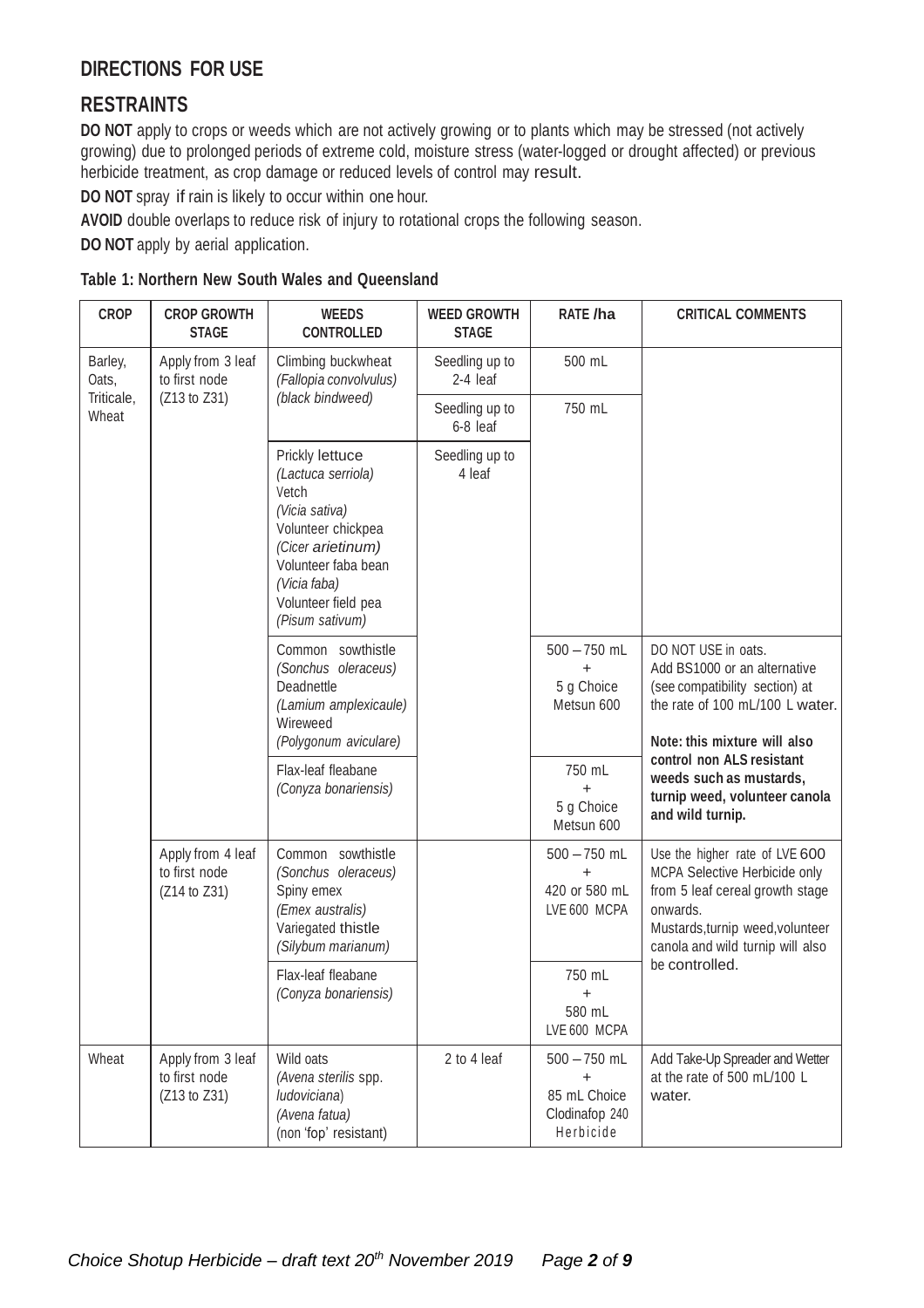#### **Table 2: Northern New South Wales and Queensland**

| <b>SITUATION</b> | <b>WEEDS</b><br><b>CONTROLLED</b>                                                   | <b>WEED GROWTH</b><br><b>STAGE</b> | RATE /ha                                      | <b>CRITICAL COMMENTS</b>                                                                                                                                               |
|------------------|-------------------------------------------------------------------------------------|------------------------------------|-----------------------------------------------|------------------------------------------------------------------------------------------------------------------------------------------------------------------------|
| Fallow           | Climbing buckwheat<br>(Fallopia convolvulus)<br>Red pigweed<br>(Portulaca oleracea) | Seedling up to<br>4 leaf           | 500 mL<br>Glymount<br>450<br>(glyphosat<br>e) | When mixing with Ripper 480 to control both grass<br>and broadleaf weeds, refer to the Ripper 480<br>label for use rates and adjuvants recommended<br>for the grasses. |

# **Table 3: Southern New South Wales, Victoria, South Australia and Western Australia**

| <b>CROP</b>                             | <b>CROP GROWTH</b><br><b>STAGE</b>                 | <b>WEEDS</b><br><b>CONTROLLED</b>                                                | <b>WEED GROWTH</b><br><b>STAGE</b> | RATE /ha | <b>CRITICAL COMMENTS</b>                                                                                                                             |
|-----------------------------------------|----------------------------------------------------|----------------------------------------------------------------------------------|------------------------------------|----------|------------------------------------------------------------------------------------------------------------------------------------------------------|
| Barley,<br>Oats.<br>Triticale,<br>Wheat | Apply from 3 leaf to<br>first node<br>(Z13 to Z31) | Volunteer faba bean<br>Volunteer field pea<br>Volunteer lupin<br>Volunteer vetch | Seedling up to<br>4 leaf           | 500 mL   | DO NOT plant susceptible crops for<br>up to 20 months after application,<br>as specified in GENERAL<br>INSTRUCTIONS - MINIMUM<br>RECROPPING PERIODS. |

# **Table 4: Woody Weed Situations – High Volume Treatment/Spot Spray**

| AGRICULTURAL NON-CROP AREAS, COMMERCIAL AND INDUSTRIAL AREAS, FORESTS, PASTURES AND RIGHTS-OF-WAY |                                                       |              |                             |                                                                                                                                                          |  |
|---------------------------------------------------------------------------------------------------|-------------------------------------------------------|--------------|-----------------------------|----------------------------------------------------------------------------------------------------------------------------------------------------------|--|
| <b>WEEDS</b><br><b>CONTROLLED</b>                                                                 | <b>WEED GROWTH</b><br><b>STAGE</b>                    | <b>STATE</b> | <b>RATE</b><br>/100 L Water | <b>CRITICAL COMMENTS</b>                                                                                                                                 |  |
| Fireweed (Senecio<br>madagascariensis)                                                            | Flowering plants up<br>to 30 cm tall                  | All States   | 500 mL                      |                                                                                                                                                          |  |
| Thistles, including<br>Spear thistle<br>(Cirsium vulgare)                                         | Rosette stage prior<br>to stem elongation             |              |                             |                                                                                                                                                          |  |
| Lantana<br>(Lantana camara)                                                                       | Seedlings and<br>regrowth from 0.5 to<br>$1.2m$ high  |              |                             |                                                                                                                                                          |  |
|                                                                                                   | Mature plants and<br>regrowth from 1.2 to<br>2 m high |              | 700 mL                      | Apply to actively growing plants from October to April.<br>Spray to ensure thorough coverage of all foliage,<br>including stems, to the point of runoff. |  |
| Cockspur thorn<br>(Maclura<br>cochinchinensis)                                                    | Up to 3 m high                                        |              |                             |                                                                                                                                                          |  |
| Creeping lantana<br>(Lantana<br>montevidensis)                                                    | At flowering                                          |              |                             |                                                                                                                                                          |  |
| Crofton weed<br>(Ageratina<br>adenophora)<br>Mistflower<br>(Ageratina riparia)                    | Seedlings and<br>young plants up to<br>flowering      |              |                             |                                                                                                                                                          |  |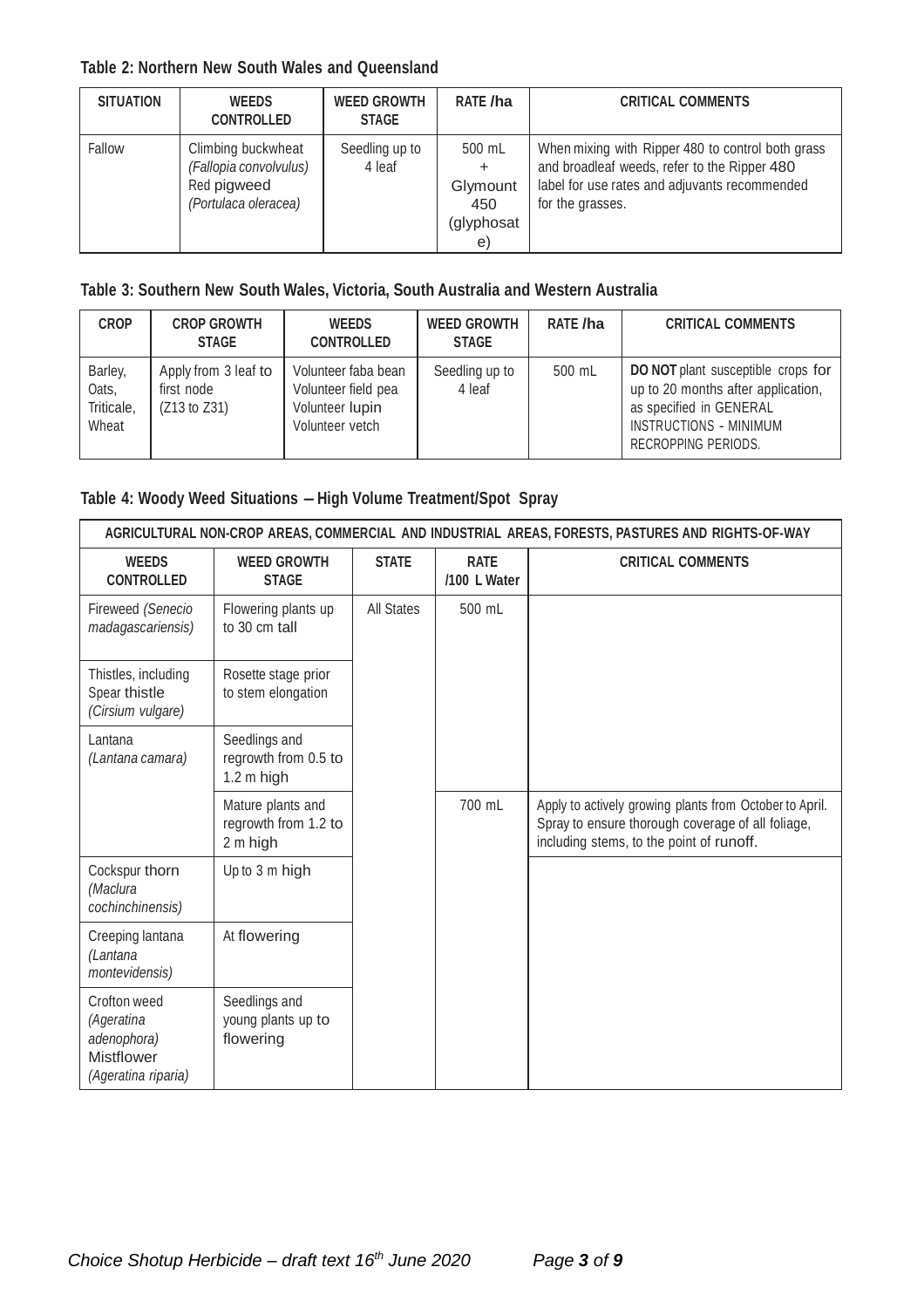#### **Table 4: Woody Weed Situations – High VolumeTreatment/Spot Spray** *(continued)*

| AGRICULTURAL NON-CROP AREAS, COMMERCIAL AND INDUSTRIAL AREAS, FORESTS, PASTURES AND RIGHTS-OF-WAY      |                                                      |              |                             |                                                                                                                                                                                               |  |
|--------------------------------------------------------------------------------------------------------|------------------------------------------------------|--------------|-----------------------------|-----------------------------------------------------------------------------------------------------------------------------------------------------------------------------------------------|--|
| <b>WEEDS</b><br><b>CONTROLLED</b>                                                                      | <b>WEED GROWTH</b><br><b>STAGE</b>                   | <b>STATE</b> | <b>RATE</b><br>/100 L Water | <b>CRITICAL COMMENTS</b>                                                                                                                                                                      |  |
| <b>Docks</b><br>(Rumex spp.)                                                                           | Seedlings and<br>rosettes up to<br>30 cm high        | All States   | 700 mL                      |                                                                                                                                                                                               |  |
| Small flowered<br>mallow<br>(Marshmallow)<br>(Malva parviflora)                                        | Seedlings and<br>young plants up to<br>flowering     |              |                             |                                                                                                                                                                                               |  |
| St. John's wort<br>(Hypericum<br>perforatum)                                                           | From flowering to<br>early seed set                  |              |                             | Late spring to early summer.                                                                                                                                                                  |  |
| Wattles, including<br>Acacia aulacocarpa<br>A. decora<br>A. harpophylla<br>A. leiocalyx<br>A. salicina | Seedling plants or<br>regrowth 0.5 to<br>$1.2m$ high |              |                             | Apply to actively growing plants when soil moisture<br>is plentiful. Some regrowth may occur particularly<br>when treating old woody plants with sparse<br>canopies and under dry conditions. |  |

#### **Table 5: Woody Weed Situations – Boom Application**

| AGRICULTURAL NON-CROP AREAS, COMMERCIAL AND INDUSTRIAL AREAS, PASTURES AND RIGHTS-OF-WAY |                                 |          |                                                    |  |  |
|------------------------------------------------------------------------------------------|---------------------------------|----------|----------------------------------------------------|--|--|
| <b>WEEDS CONTROLLED</b>                                                                  | <b>WEED GROWTH STAGE</b>        | RATE /ha | <b>CRITICAL COMMENTS</b>                           |  |  |
| Fireweed (Senecio<br>madgascariensis)                                                    | Seedling plants up to flowering | 1.5L     | Legumes present at application will be controlled. |  |  |

#### **NOT TO BE USED FOR ANY PURPOSE, OR IN ANY MANNER, CONTRARY TO THIS LABEL UNLESS AUTHORISED UNDER APPROPRIATE LEGISLATION**

#### **WITHHOLDING PERIOD**

**Cereals (Barley, Oats Triticale and Wheat):**

**Harvest: NOT REQUIRED WHEN USED AS DIRECTED.**

**Cutting or Grazing for Stockfood: DO NOT GRAZE OR CUT CROPS FOR STOCK FOOD FOR 7 DAYS AFTER APPLICATION.**

**Pasture: Cutting or Grazing Pastures for Stockfood: NOT REQUIRED WHEN USED AS DIRECTED.**

**Fodder Intended for Export: Some countries have limits on the level of residue acceptable in animal feeds. Please consult your exporter before using this product on crops destined to be used for export fodder.**

#### **LIVESTOCK DESTINED FOR EXPORT MARKETS**

The grazing withholding period only applies to stock slaughtered for the domestic market. Some export markets

apply different standards. To meet these standards, ensure that in addition to complying with the grazing withholding period, that the Export Slaughter Interval, Export Grazing Interval or Export Animal Feed Interval is observed before stock are sold or slaughtered.

# **EXPORT SLAUGHTER INTERVAL (ESI) – 3 days:**

After observing the grazing withholding period, livestock that has been grazed on or fed treated pasture should be placed on clean feed for 3 days prior to slaughter.

*Choice Shotup Herbicide – draft text 16th June 2020 Page 4 of 9* Page **4** of **9**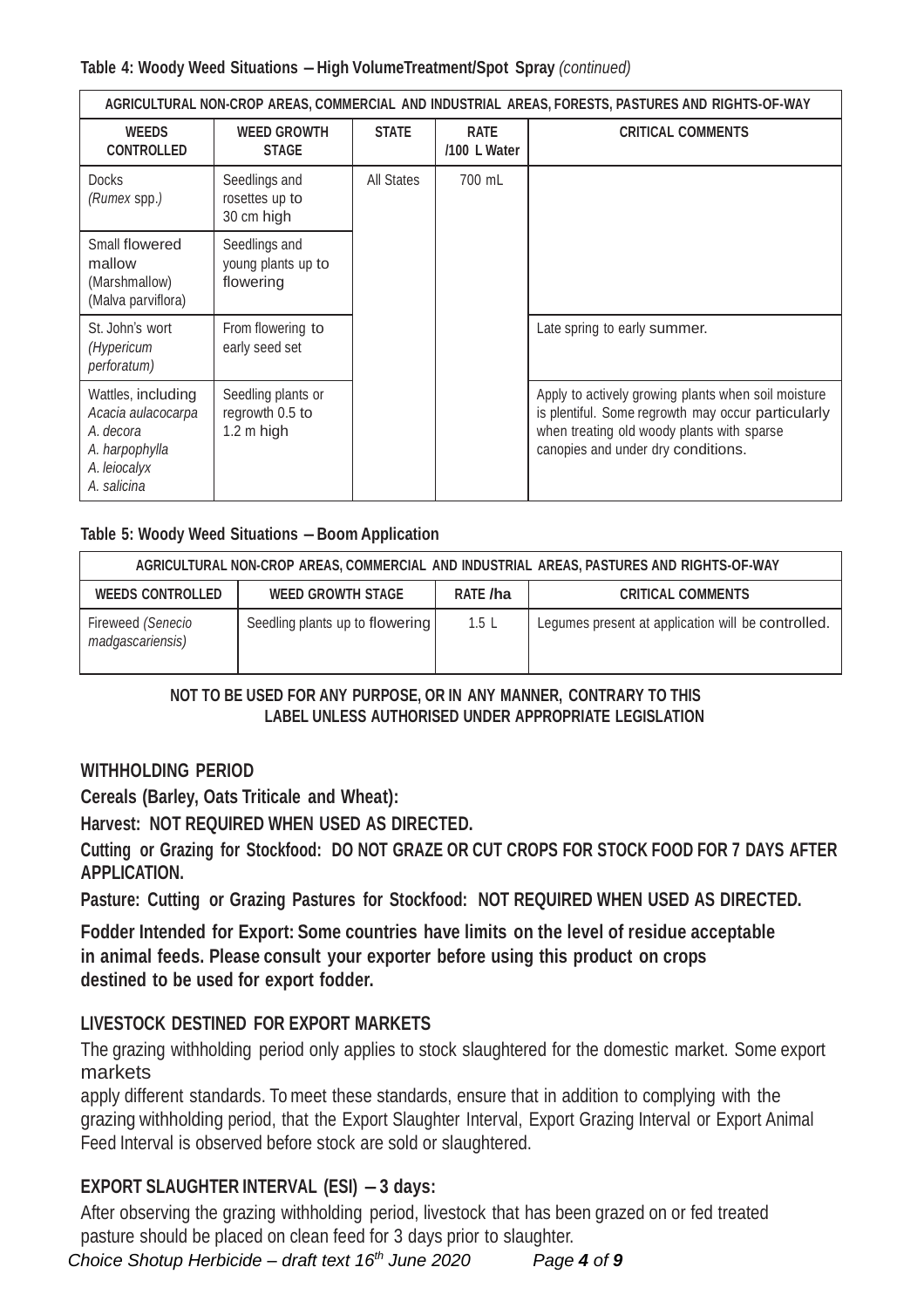# **EXPORT GRAZING INTERVAL (EGI) – 42 days:**

Livestock that has been grazing on treated pasture should not be sold for export slaughter for 42 days (6 weeks) after application of the chemical product, unless the export slaughter interval has been observed.

# **EXPORT ANIMAL FEED INTERVAL (EAFI) – 42 days:**

DO NOT cut treated pasture for 42 days (6 weeks) after application of the chemical product for stock feed or animals intended to be slaughtered for export.

When Choice Shotup Herbicide is used as directed and the above withholding periods and/or export intervals are observed, treated grain and livestock commodities are considered acceptable for export. However, export requirements are subject to change. Consult your exporter for updated information about specific market requirements.

#### **IMPORTANT: Read the** *MANAGEMENT OF RESIDUES IN COMPOST, MULCHES AND ANIMAL WASTE* **in the PROTECTION OF CROPS, NATIVES AND OTHER NON-TARGET PLANTS section of this label.**

# **GENERAL INSTRUCTIONS MINIMUM RECROPPING PERIODS**

Aminopyralid remains active in the soil for extended periods depending on rate of application, soil type (clay content), rainfall, temperature, humidity, soil moisture and soil organic matter. The following tables show plant-back periods to particular crops following application of Choice Shotup in different areas in Australia.

# **Northern New South Wales & Queensland**

Plant-back periods for rotational crops following application of Choice Shotup for rates up to 750 mL/ha on black cracking clay soils. These plant-back periods are based on normal rainfall pattern. During drought conditions (or when rainfall is less than 100 mm for a period of 4 months or greater) the plant-back period may be significantly longer.

| <b>Winter Crop</b> | <b>Plant-back Period</b> | <b>Summer Crop</b> | <b>Plant-back Period</b> |
|--------------------|--------------------------|--------------------|--------------------------|
| Wheat              |                          | Sorghum            |                          |
| Barley             |                          | Mungbean           |                          |
| Canola             |                          | Sunflower          |                          |
| Chickpea           | h                        | Soybean            |                          |
| Faba bean          | h                        | Cotton             | 9                        |
| Lucerne            |                          |                    |                          |

# **Southern New South Wales, Victoria, South Australia & Western Australia**

Plant-back periods for rotational crops following application of Choice Shotup for rates up to 500 mL/ha.

| <b>Crops</b>                                                     | <b>Plant-back Period</b> |
|------------------------------------------------------------------|--------------------------|
| Barley, Canola, Wheat                                            |                          |
| Chickpea, Faba bean, Field pea, Lucerne, Lupin, Medic, Subclover |                          |

**Note:** Before using Choice Shotup in tank mixes with other herbicides, check the plant-back information on all product labels. The most residual product, i.e. the product with the longest plantback period, will determine the time between spraying and planting the next crop.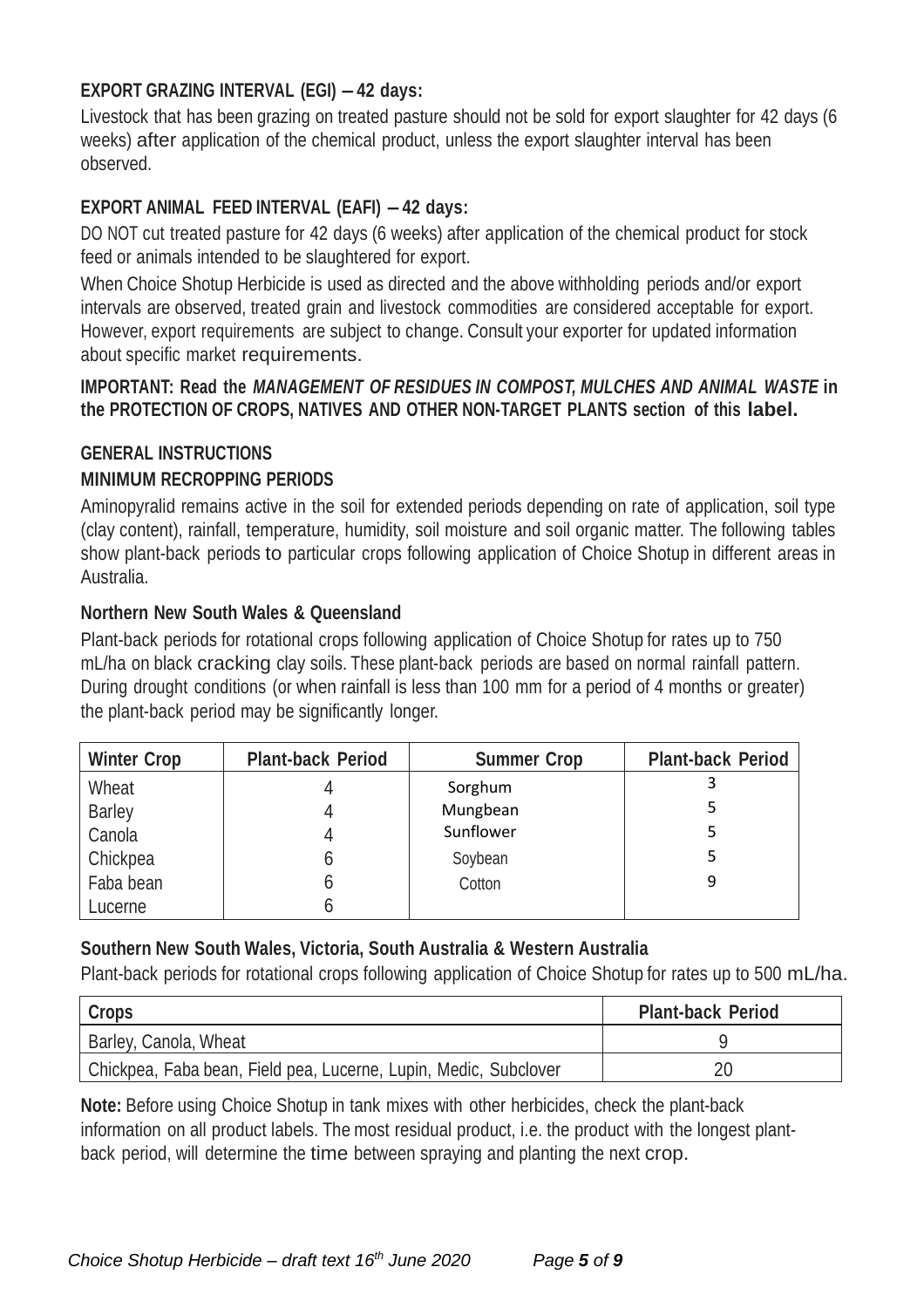# **MIXING**

Choice Shotup can be mixed with water only.

Mix only sufficient chemical for each day use and avoid storing mix.

Half fill the spray tank with water and add the required quantity of Choice Shotup and complete filling. Agitate continuously to ensure thorough mixing before and during application.

**Tank mixtures:** Wettable powder or dry flowable formulations (e.g. water dispersible granules) should be added to the spray tank first, followed by suspension concentrates (flowables), water soluble salts and then emulsifiable concentrate formulations (e.g. Restrain Advanced Herbicide). Add spraying oils and surfactants (wetters) last, if required.

# **COMPATIBILITY**

Choice Shotup is compatible with the following:

(Read and follow all label directions, RESTRAINTS, PLANT-BACK periods, WITHHOLDING PERIODS and SAFETY DIRECTIONS on the partner label as well as those on the Choice Shotup label).

## **Broadleaf Herbicides**

LVE 600 MCPA Selective Herbicide (MCPA LVE), metsulfuron-methyl, Restrain Advanced, Chlorsun 750, Eclipse, Glymount 450 Herbicide (glyphosate).

# **Grass Herbicides**

Choice Clodinafop 240, Axial 100 EC

## **Adjuvants**

BS1000 Biodegradable surfactant (when mixed with metsulfuron-methyl) or its alternatives Distribution Wetter 1000, Chemwet 1000, and Spreadwet 1000 Wetting Agent.

Take-Up Spreader and Wetter (when mixed with Choice Clodinafop 240 and Axial).

Adigor Spray Adjuvant (when mixed with Axial). Not all surfactants or crop oils are of equal quality, Grow Choice does not support the use of alternative products other than those listed in the compatibility section.

# **APPLICATION METHODS**

# **Broadcast application in cropping situations. A. Ground Application (Boom)**

Apply Choice Shotup with an accurately calibrated boom sprayer, in at least 80L/ha water. Use a medium quality spray as defined by ASABE (S572).

Set the boom at a height to ensure a double overlap of the nozzle pattern.

#### **Woody weed situations**

# **A. High Volume Spot Spraying Application**

Apply the recommended mix to obtain full coverage of leaves and stems using a coarse to very coarse quality spray as defined by ASABE (S572) eg a number  $6 - 8$  spray tip at 700 to 1500 kPa. To obtain good coverage, a spray volume of 3000 L water/ha is required per treated hectare.

Spray to ensure thorough coverage of all foliage, including stems to the point of runoff.

# **CLEANING SPRAY EQUIPMENT**

**Rinse water should be discharged onto a designated disposal area or, if this is unavailable, onto wasteland away from desirable plants and water courses.**

**Rinsing:** After using Choice Shotup Herbicide, empty the tank completely and drain the whole system. Thoroughly wash inside the spray unit using a pressure hose. Drain, and clean any filters in the tank, pump, lines, hoses and nozzles. After cleaning the tank as above, quarter fill

*Choice Shotup Herbicide – draft text 16th June 2020 Page 6 of 9* Page **6** of **9**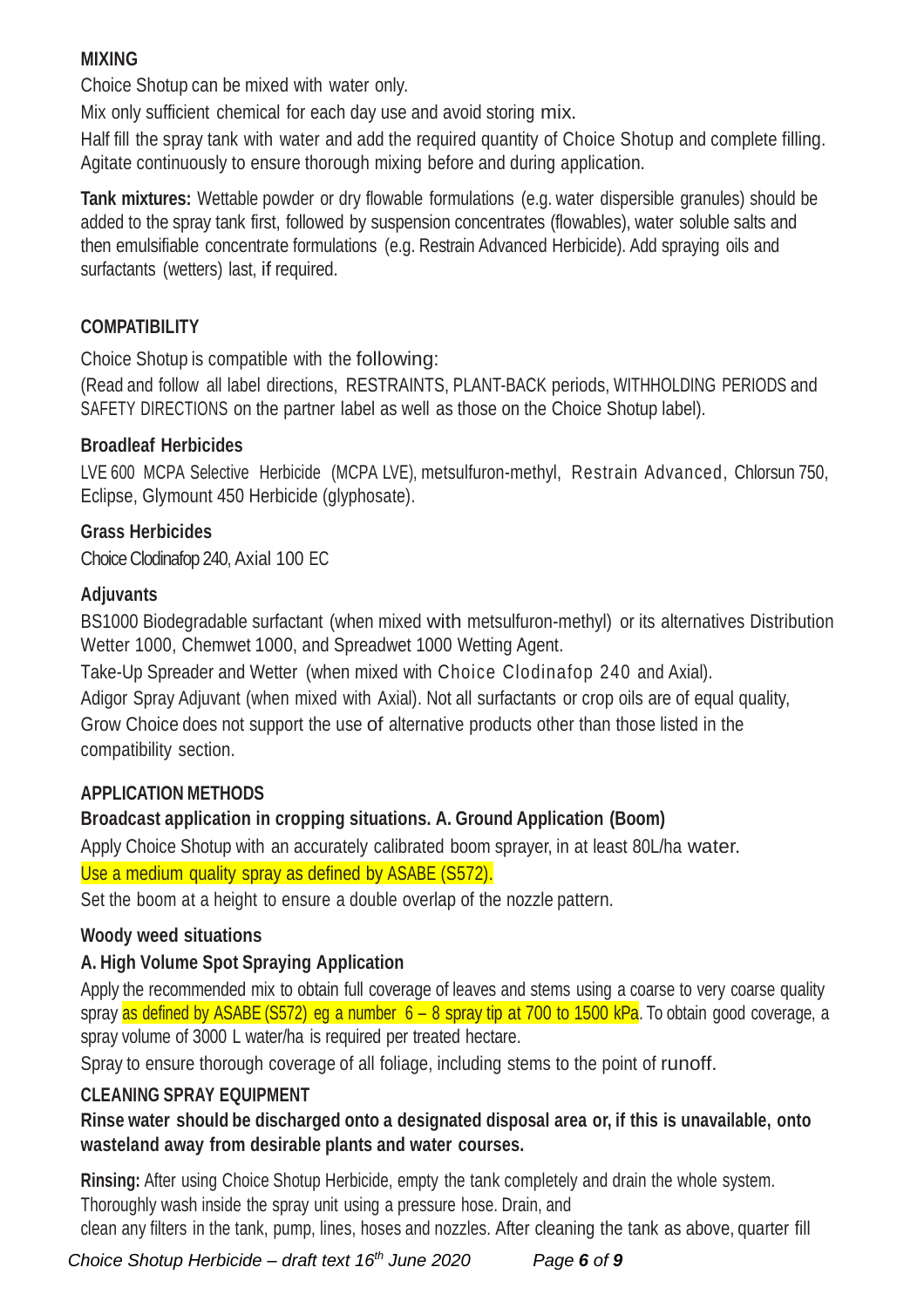with clean water and circulate through the pump, lines, hoses and nozzles. Drain and repeat the rinsing procedure twice.

## **Decontamination (before spraying cotton and other sensitive crops; see PROTECTION OF CROPS, NATIVES AND OTHER NON-TARGET PLANTS):**

Wash the tank and rinse the system as above. Then quarter fill the tank and add a standard alkali based laundry detergent at 500 g (or mL)/100 L water and circulate throughout the system for at least 15 minutes. If using a concentrated laundry detergent use 250 g (or mL)/100 L water. Do not use chlorine based cleaners. Drain the whole system. Remove filters and nozzles and clean them separately. Finally flush the system with clean water and allow draining.

# **RESISTANT WEEDS WARNING**

**GROUP THERBICIDE** 

Choice Shotup Herbicide contains members of the pyridine group of herbicides. The product has the disrupters of plant cell growth mode of action. For weed resistance management, the product is a Group I Herbicide.

Some naturally-occurring weed biotypes resistant to the product and other Group Iherbicides may exist through normal genetic variability in any weed population. The resistant individuals can eventually dominate the weed population if these herbicides are used repeatedly.

These resistant weeds will not be controlled by this product or other Group Iherbicides.

Since the occurrence of resistant weeds is difficult to detect prior to use, Grow Choice Pty Ltd accepts no liability for any losses that may result from the failure of this product to control resistant weeds. Strategies to minimise the risk of herbicide resistance are available. Contact your farm chemical supplier, consultant, local Department of Agriculture, or local Grow Choice representative.

# **PROTECTION OF CROPS, NATIVES AND OTHER NON-TARGET PLANTS**

**DO NOT** use on land to be cultivated for growing susceptible crops for up to 20 months of applying Choice Shotup, except where indicated in the MINIMUM RECROPPING PERIODS section of the GENERAL INSTRUCTIONS. Legumes, vines, vegetables, cotton, tomatoes, ornamentals and many other plants are highly susceptible to this herbicide during both growing and dormant periods. Cereal crops, canola and grasses can be sown safely after using CHOICE SHOTUP.

This product will kill legumes (clovers, medics) present in the crop at the time of spraying. In the season, following application of this product the regeneration or establishment of sensitive legumes (clover, medics, peas, and lupins) may be adversely affected by soil residues.

**DO NOT** allow spray drift onto sensitive native vegetation or susceptible crops, such as cotton, tomatoes, vines, fruit, potatoes, vegetables, ornamentals, tobacco, lupins and other legumes, safflower, sugar beet, hops, flowers or shade trees.

**DO NOT** use under meteorological conditions or with spraying equipment likely to produce drift. Minimise spray drift by using low pressures and nozzles, which **DO NOT** give a fine droplet size.

**DO NOT** apply close to or on areas containing roots of desirable vegetation, where treated soil may be washed to areas growing, or to be planted to desirable plants, or on sites where surface water from heavy rain can be expected to run off to areas containing or to be planted to susceptible crops or plants. **DO NOT** move soil, which may have been sprayed, to areas where desirable plants are to be grown.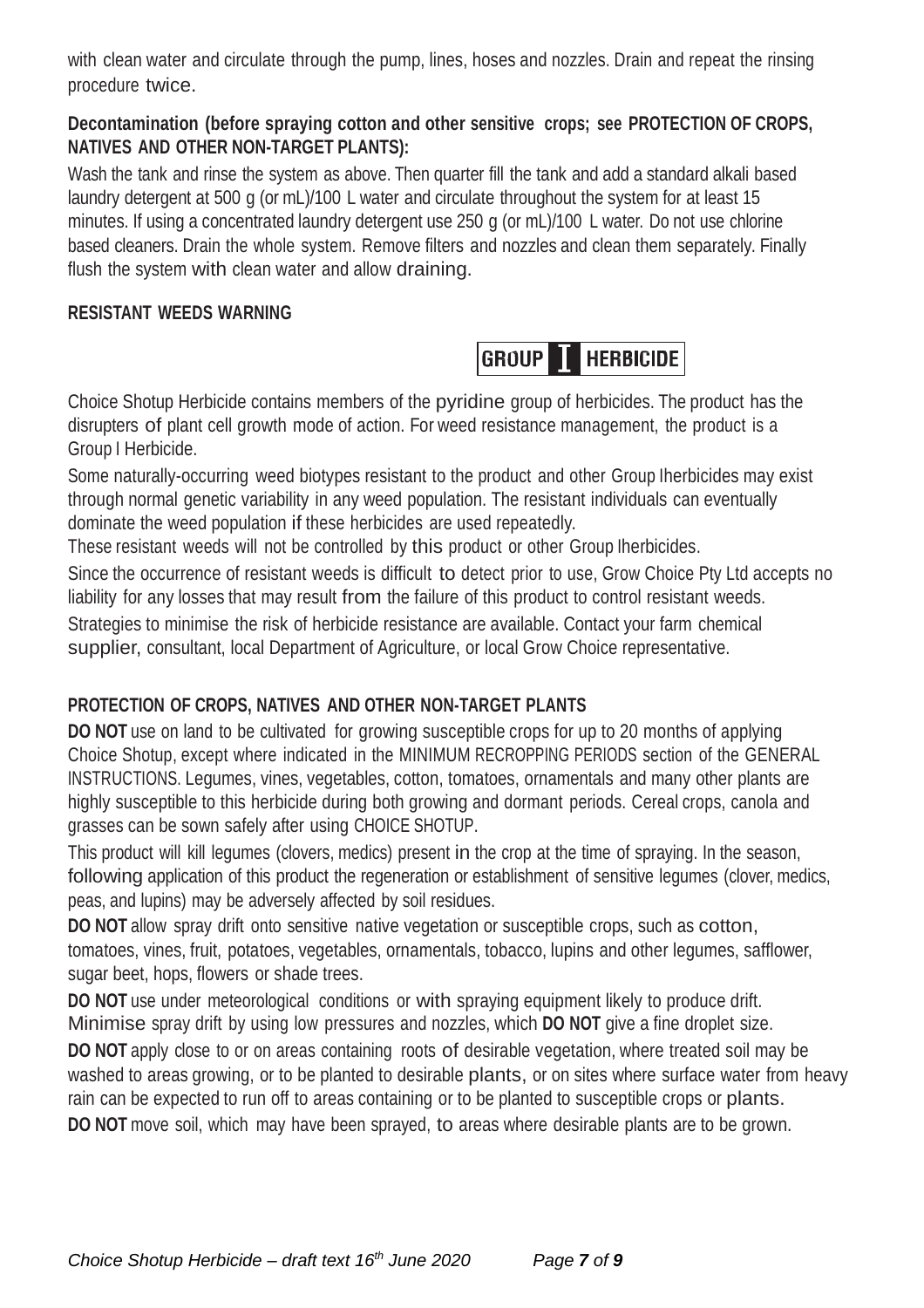# *MANAGEMENT OF RESIDUES IN COMPOST, MULCHES AND ANIMAL WASTE*

**DO NOT** cut pasture for hay or silage production within 6 months of application, where it is intended for use off-farm.

**DO NOT** cut cereals intended for hay or silage production within 6 weeks of application, where it is intended for use off-farm.

**DO NOT** use treated plant material to make mushroom substrate.

**DO NOT** send straw from treated crops off-farm for these purposes or for animal bedding.

**DO NOT** send animal manure, dairy shed and feed pad effluent that has been collected from animals grazing or fed crops treated within the previous 6 months (pasture) or 6 weeks (cereals) off-farm. Spreading/irrigating this manure/effluent may cause damage to clover and other susceptible plants.

**DO NOT** send compost made from animal waste that has been collected from animals grazing or fed crops treated within the previous 6 months (pasture) or

6 weeks (cereals) off-farm. Such compost may cause damage to clover and other susceptible plants.

**DO NOT** apply animal waste (e.g. manure, slurry) collected from animals grazing or fed crops treated within the previous 6 months (pasture) or 6 weeks (cereals) to susceptible plants or land to be used to grow susceptible plants.

**DO NOT** grow susceptible plants within the relevant plantback period in fields treated with manure/effluent from farms where animals have grazed or been fed treated plants until a field bioassay shows there are no residues in the soil at levels injurious to the susceptible plants (see the crop rotation section).

To promote herbicide decomposition, manure should be evenly incorporated in the surface soil. Breakdown of residues in decomposing plants or manure is more rapid under warm, moist soil conditions and may be enhanced by supplemental irrigation.

# **SOIL BIOASSAY**

A simple bioassay can be conducted by collecting at least 10 spade spits of soil to a depth of 200 mm from around the paddock and thoroughly mixing the soil together. Place some of this soil in a shallow container to a depth of 3-5 cm and sow 100 seeds of the susceptible plant to be grown (subterranean or white clover is a good indicator plant where it is not practical to use the susceptible plant) into the soil. Keep in a warm and well lit location and ensure the soil does not dry out. After crop emergence, check the number of plants that have germinated and seedling vigour. Symptoms of Choice Shotup residues include non-germination or low plant emergence, leaf cupping, leaf whitening, stem elongation and twisting. If these symptoms occur – do not grow the susceptible plant. Repeat the bioassay again after a further time interval.

# **PROTECTION OF WILDLIFE, FISH, CRUSTACEANS AND ENVIRONMENT**

**DO NOT** contaminate streams, rivers or watercourses with the chemical or used containers.

# **STORAGE AND DISPOSAL**

Store in the closed, original container in a cool, well ventilated area. Do not store for prolonged periods in direct sunlight.

Triple-rinse containers before disposal. Add rinsings to spray tank. Do not dispose of undiluted chemicals on site. If recycling, replace cap and return clean containers to recycler or designated collection point.

*Choice Shotup Herbicide – draft text 16th June 2020 Page 8 of 9* Page **8** of **9** If not recycling, break, crush, or puncture and deliver empty packaging to an approved waste management facility. If an approved waste management facility is not available, bury the empty packaging 500 mm below the surface in a disposal pit specifically marked and set up for this purpose, clear of waterways, desirable vegetation and tree roots, in